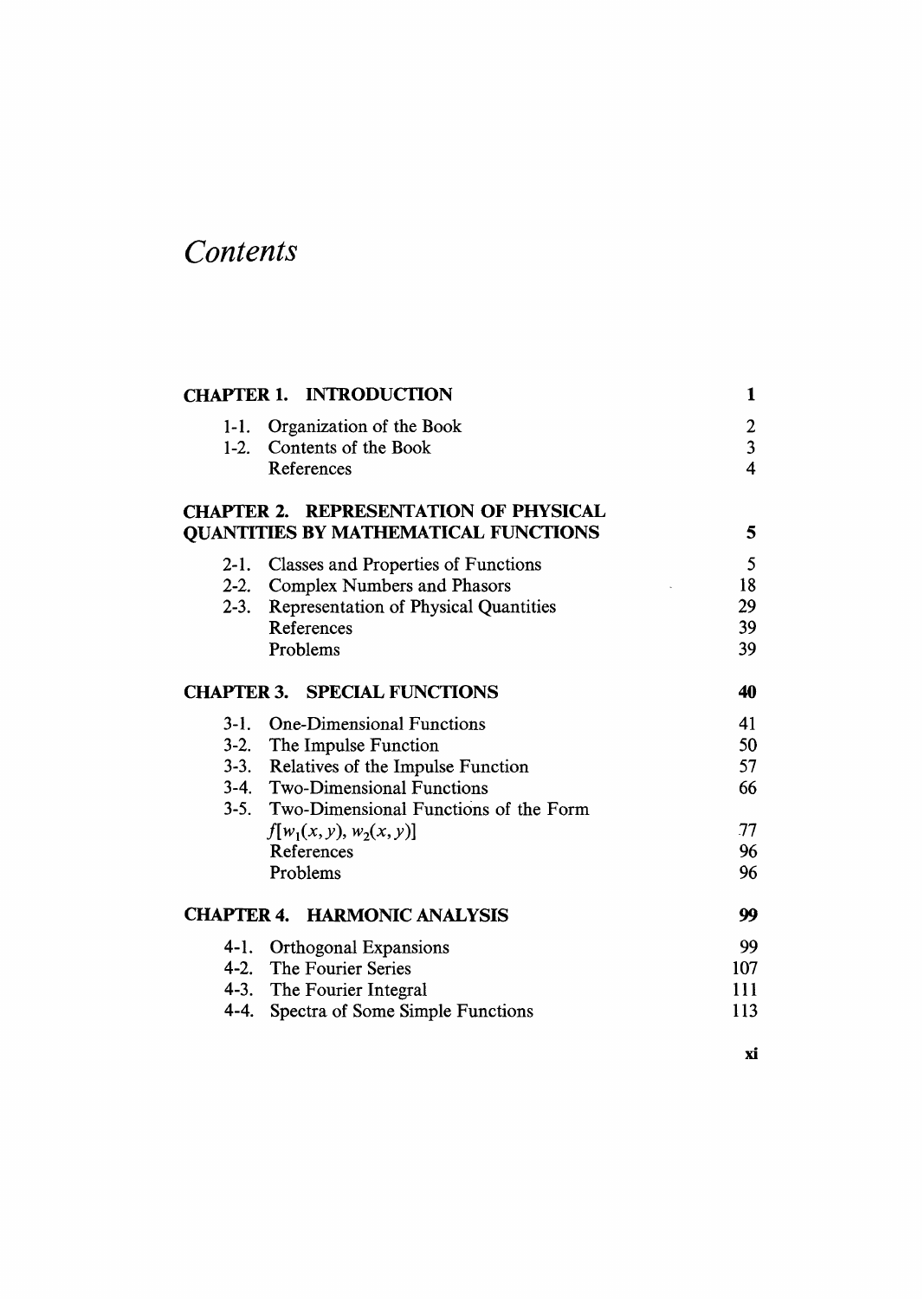| xii | Contents          |                                                              |            |
|-----|-------------------|--------------------------------------------------------------|------------|
|     | 4-5.              | Spectra of Two-Dimensional Functions<br>References           | 128<br>133 |
|     |                   | Problems                                                     | 134        |
|     | <b>CHAPTER 5.</b> | MATHEMATICAL OPERATORS AND                                   |            |
|     |                   | PHYSICAL SYSTEMS                                             | 135        |
|     | 5-1.              | System Representation by Mathematical Operators              | 136        |
|     | $5-2.$            | Some Important Types of Systems                              | 137        |
|     | $5 - 3.$          | The Impulse Response                                         | 143        |
|     | $5-4.$            | Complex Exponentials: Eigenfunctions of Linear               | 144        |
|     |                   | <b>Shift-Invariant Systems</b><br>References                 | 148        |
|     |                   | Problems                                                     | 148        |
|     | <b>CHAPTER 6.</b> | <b>CONVOLUTION</b>                                           | 150        |
|     | $6-1.$            | The Convolution Operation                                    | 150        |
|     | $6-2.$            | <b>Existence Conditions</b>                                  | 156        |
|     |                   | 6-3. Properties of Convolution                               | 158        |
|     |                   | 6-4. Convolution and Linear Shift-Invariant                  |            |
|     |                   | <b>Systems</b>                                               | 167        |
|     | $6-5.$            | Cross Correlation and Autocorrelation                        | 172<br>176 |
|     |                   | References<br>Problems                                       | 176        |
|     | <b>CHAPTER 7.</b> | <b>THE FOURIER TRANSFORM</b>                                 | 179        |
|     | 7-1.              | Introduction to the Fourier Transform                        | 179        |
|     | $7-2.$            | Interpretations of the Fourier Transform                     | 186        |
|     | $7-3.$            | Properties of the Fourier Transform                          | 192        |
|     | $7-4.$            | <b>Elementary Fourier Transform Pairs</b>                    | 201        |
|     | $7-5.$            | The Fourier Transform and Linear Shift-Invariant             |            |
|     |                   | Systems                                                      | 208<br>212 |
|     | $7-6.$            | <b>Related Topics</b><br>References                          | 217        |
|     |                   | Problems                                                     | 217        |
|     |                   | <b>CHARACTERISTICS AND APPLICATIONS</b><br><b>CHAPTER 8.</b> |            |
|     |                   | OF LINEAR FILTERS                                            | 223        |
|     | 8-1.              | Linear Systems as Filters                                    | 223        |
|     | 8-2.              | Amplitude Filters                                            | 225        |
|     | $8-3.$            | <b>Phase Filters</b>                                         | 234        |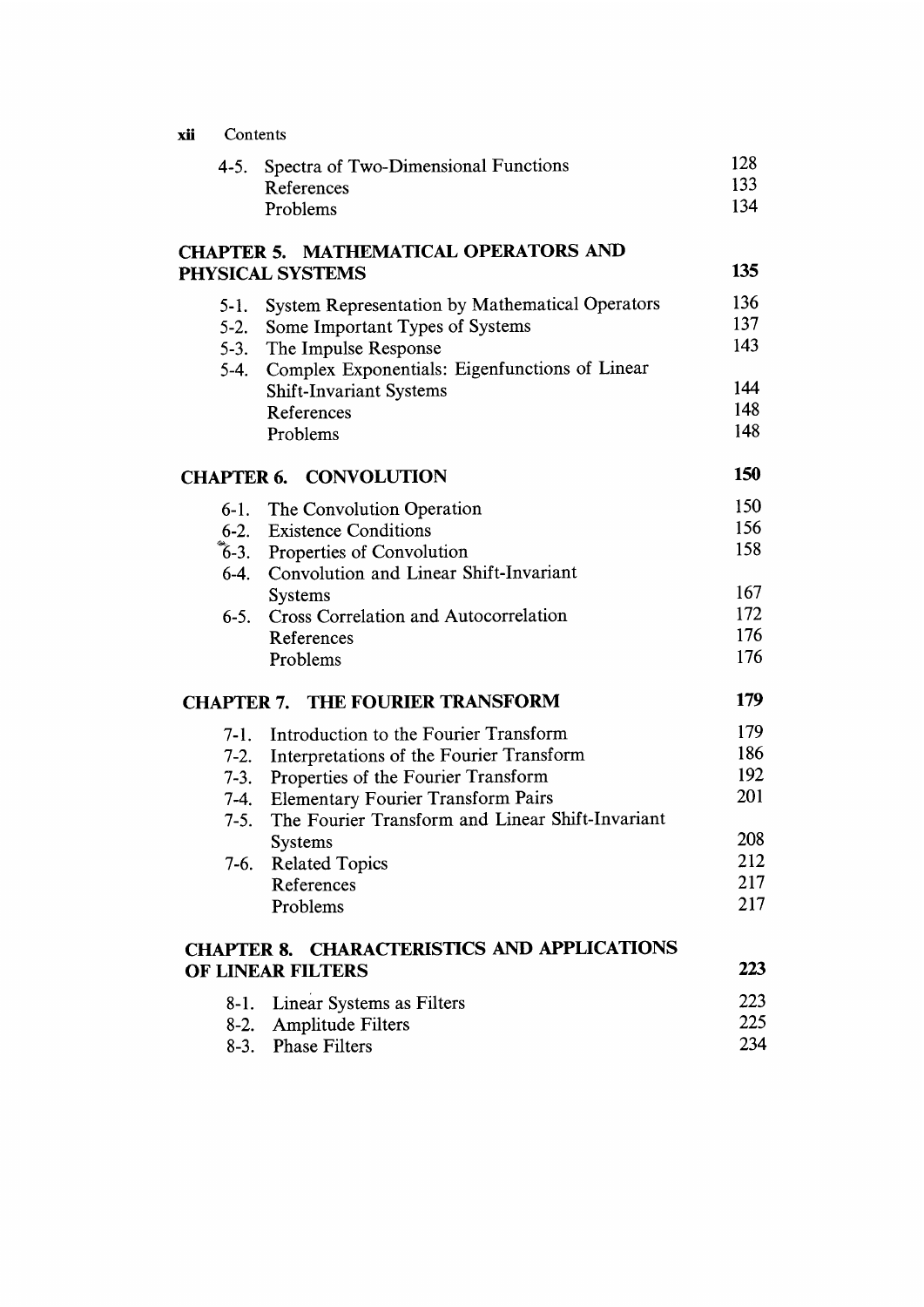|            |                                                | Contents | xiii |
|------------|------------------------------------------------|----------|------|
| $8-4.$     | Cascaded Systems.                              |          | 242  |
| $8-5.$     | <b>Combination Amplitude and Phase Filters</b> |          | 243  |
| 8-6.       | Signal Processing with Linear Filters          |          | 248  |
| $8-7.$     | Signal Sampling and Recovery                   |          | 266  |
|            | References                                     |          | 285  |
|            | Problems                                       |          | 285  |
|            |                                                |          |      |
| i a d'Tu d | TWA DIMENSIONAL CONVOLUTION AND                |          |      |

## CHAPTER 9. TWO-DIMENSIONAL CONVOLUTION AND FOURIER TRANSFORMATION 290

| 9-1. Convolution in Rectangular Coordinates           | 290 |
|-------------------------------------------------------|-----|
| 9-2. Convolution in Polar Coordinates                 | 298 |
| 9-3. The Fourier Transform in Rectangular Coordinates | 306 |
| 9-4. The Hankel Transform                             | 317 |
| 9-5. Determination of Transforms by Numerical Methods | 333 |
| 9-6. Two-Dimensional Linear Shift-Invariant Systems   | 334 |
| References                                            | 345 |
| Problems                                              | 346 |

## CHAPTER 10. THE PROPAGATION AND DIFFRACTION OF OPTICAL WAVE FIELDS 349

|            | 10-1. Mathematical Description of Optical Wave Fields | 349                           |
|------------|-------------------------------------------------------|-------------------------------|
|            | 10-2. The Scalar Theory of Diffraction                | 361                           |
|            | 10-3. Diffraction in the Fresnel Region               | 365                           |
|            | 10-4. Diffraction in the Fraunhofer Region            | 375                           |
| $10 - 5$ . | A Less-Restrictive Formulation of Scalar              |                               |
|            | Diffraction Theory                                    | 385                           |
| 10-6.      | Effects of Lenses on Diffraction                      | 391                           |
|            | 10-7. Propagation of Gaussian Beams                   | 420                           |
|            | References                                            | 442                           |
|            | Problems                                              | 443                           |
|            | <b>CHAPTER 11. IMAGE-FORMING SYSTEMS</b>              | 449                           |
|            | 11.1 . Luces Remember mith Calcered Lists             | $\lambda$ $\Lambda$ $\Lambda$ |

| $11-1.$ | Image Formation with Coherent Light                      | 449 |
|---------|----------------------------------------------------------|-----|
|         | 11-2. Linear Filter Interpretation of Coherent Imaging   | 454 |
| $11-3.$ | Special Configurations for Coherent Imaging              | 471 |
|         | 11-4. Experimental Verification of the Filtering         |     |
|         | Interpretation                                           | 479 |
|         | 11-5. Image Formation with Incoherent Light              | 483 |
|         | 11-6. Linear Filter Interpretation of Incoherent Imaging | 490 |
| $11-7.$ | Special Configurations for Incoherent Imaging            | 504 |

 $\mathcal{L}^{\text{max}}_{\text{max}}$  and  $\mathcal{L}^{\text{max}}_{\text{max}}$